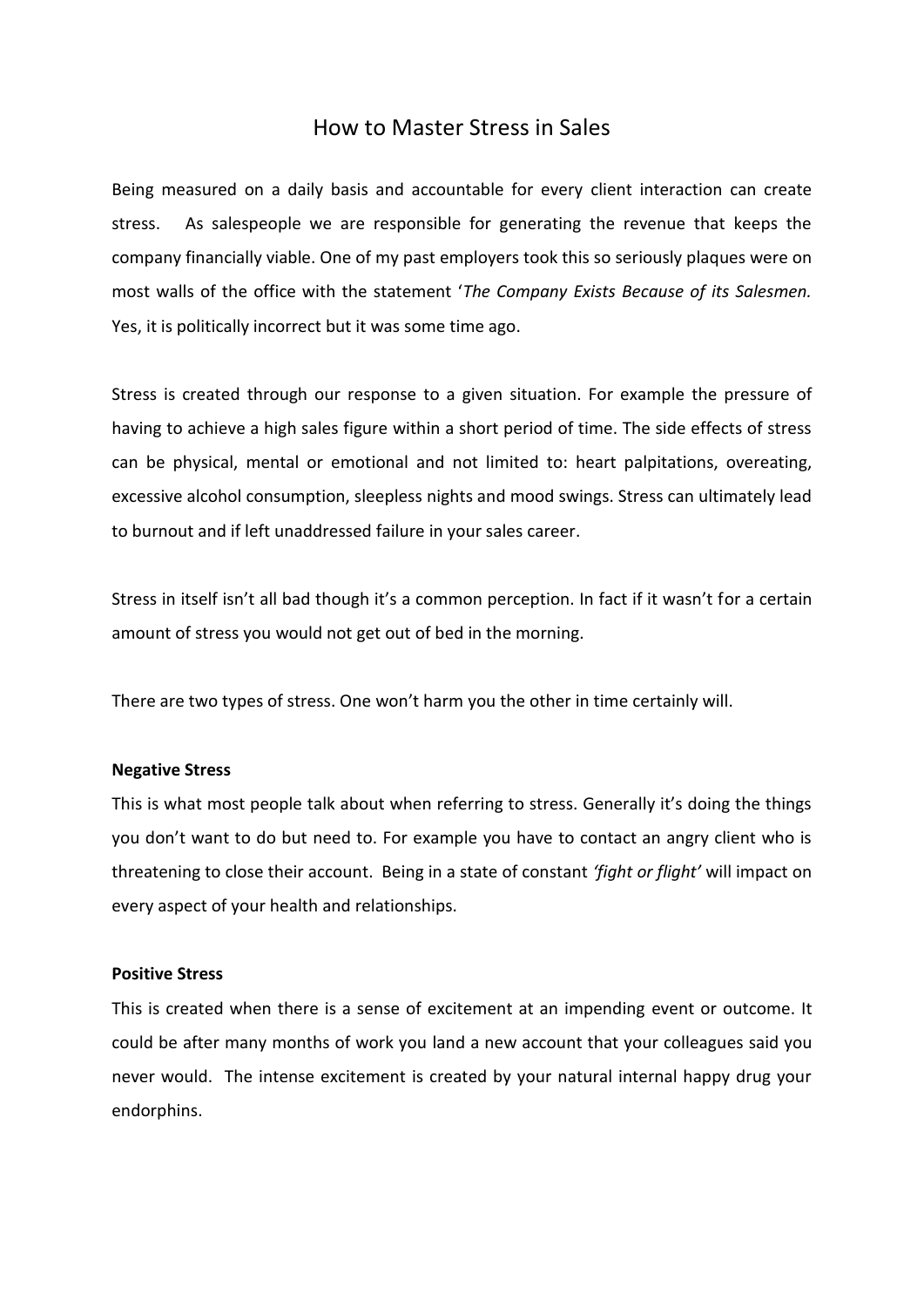## **How to Take Negative Stress Head on**

1. Notice your thoughts and the situations that ignite negative stress? Once you know who your enemy is you can do something about it.

2. You cannot control other people's behaviour and you may have limited control over the sales environment but do you have 100% control over your thoughts and actions. If your ego is creating additional obstacles change it. For example "*I have never done this before so I don't like my chances of success"* to *"I have prepared the information and the facts I need and can refer to it as and when necessary".*

3. Visualise thinking in water tight compartments. This means don't let the volume of activities and tight time lines overwhelm you. Divide activities into bite size pieces and focus on one at a time. It will significantly reduce your level of stress.

4. Exercise regularly. You don't have to be a gym to keep fit. If you have a dog take it for a walk early in the morning or late evening? Do some sit ups or push ups before you get dressed in the morning. As you become fitter you will not only feel good about yourself but it will also have a positive impact on your capacity to think clearer.

5. Eat the right foods most of the time. This means protein such as fish or chicken, fresh fruit and vegetables. Make sure you drink water throughout the day to keep well hydrated. Limit coffee to two a day and give yourself at least 2 days per week alcohol free.

6. Take time out to relax. This could be time with family and friends, read a book or meditate. Find what works for you to rejuvenate your spirit, mind and body.

7. Surround yourself with positive people and avoid the negative ones. The latter are the half empty glass types. They tend to interject conversations with a *"yes but..."* followed by a negative comment.

Turning stress in sales to your advantage isn't always going to be easy but try one or two actions as outlined and build from there. it will be worth it.